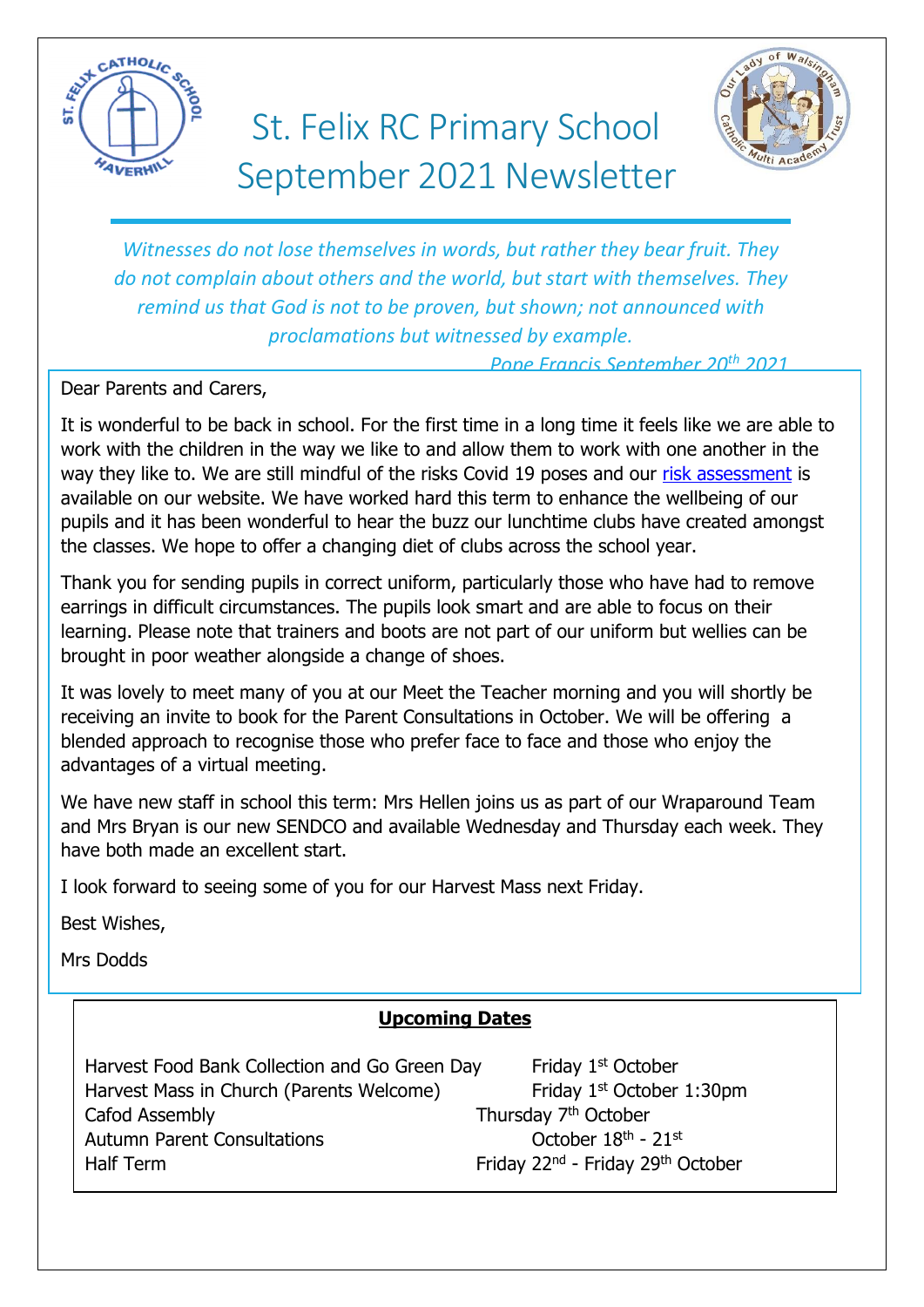

Please bring donation for Cafod or the Food Bank on Friday 1<sup>st</sup> October. Pupils can wear something green alongside their school uniform and we are aiming to go veggie for the day to highlight food production choices. Mass at 1:30 in Church - parents welcome.

## **Reading**

Well done to all our pupils who took part in the Reading Challenge - it was great to celebrate so many great readers.

Reading with your child every day is the single most important thing you can do to support them with their learning at school and their overall well-being.

It is crucial to find texts that your child enjoys- this might be non fiction texts, comics, graphic novels. Haverhill library can help you and your children.

Audio books can be a great way of older children (and adults) accessing stories. BorrowBox gives you free access to thousands of the latest eAudiobooks, if you are a Suffolk libraries member. We still need children to handle real books and read the words themselves though so St Felix still encourages holding and reading real books.

Children aged 5-9 can get a free Lego magazine delivered four times a year [Magazine](https://www.lego.com/en-gb/life/magazine) -[LEGO.com](https://www.lego.com/en-gb/life/magazine) GB

And Phoenix [magazine](https://www.thephoenixcomic.co.uk/Subscription/Gift) also have a deal on

#### **Pupil Leaders**

Congratulations to our recently confirmed pupil leaders

Our school councillors: Chloe, Anselmo, Max, Adah, Sophie and Erin

Our ministry team: Lena, Aaliyah, Caitlin, Kellie, Isla, Maccabious, Daniel, Abel, Leo, Evana, Lottie and Emilia

Our house captains: Eira, Jade, Asia, Maja, Mia, George , Chloe and Daniel

It is wonderful to see their willingness to both serve and lead and we look forward to seeing them in action throughout the year

## **Catch Up Funding**

There is obviously much to do to address the impact Covid 19 has had on our children. We have increased the number of clubs children can access, we are developing a peer mentoring programme and we are finding ways to regain some of the lost learning of the last 18 months. It will not be resolved quickly.

Our Catch Up funding has been used to provide additional support sessions across the school. There is a strong focus on phonics as the building blocks for reading in KS1, and targeted interventions in KS2.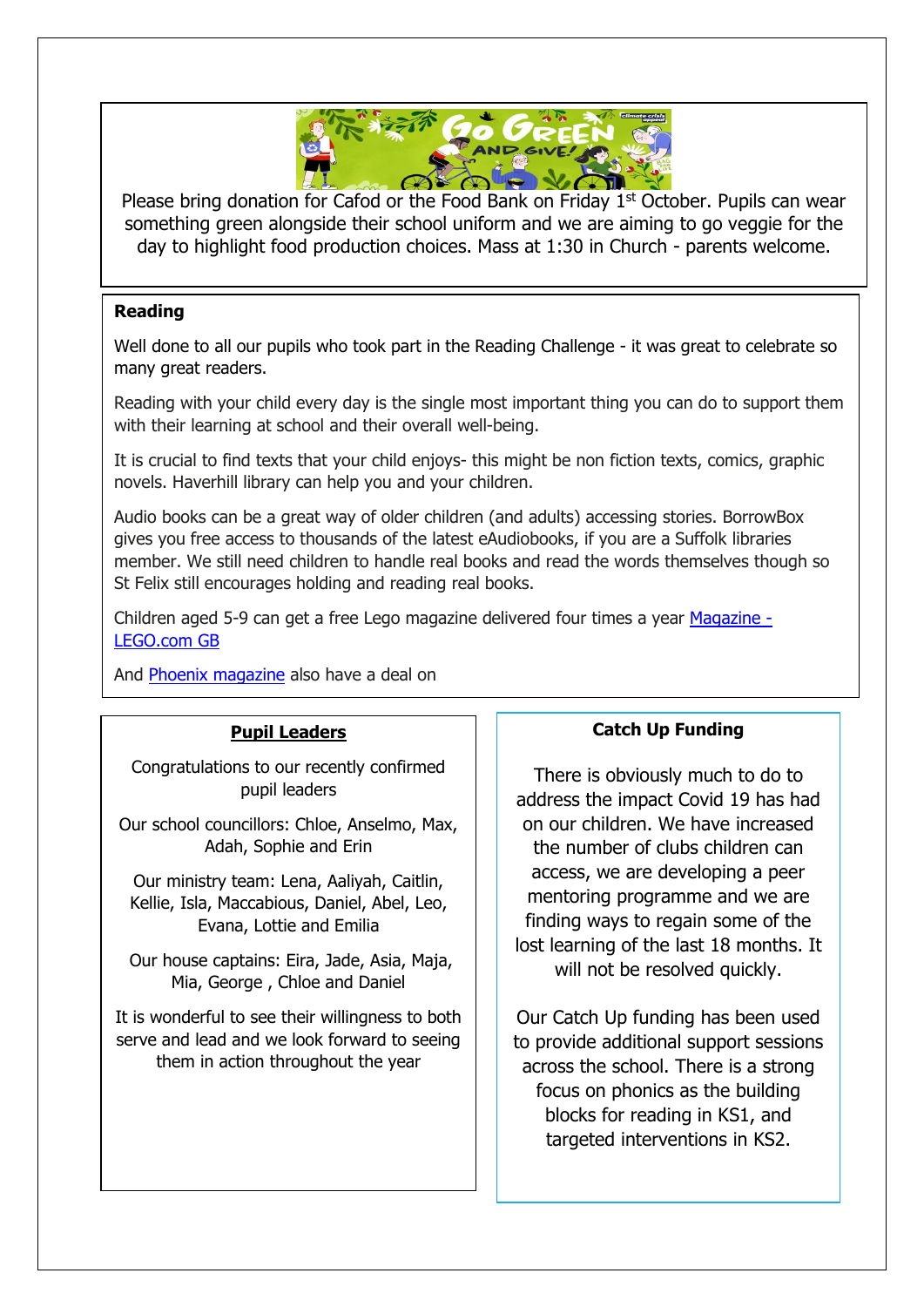# St Felix Dates for 2021-22

# Autumn Term:

## **2021-22**

Harvest Food Bank Collection and Go Green Day Harvest Mass in Church (Parents Welcome) Cafod Assembly **Thursday 7<sup>th</sup> October** Autumn Parent Consultations Half Term **Friday 22<sup>nd</sup>** - Friday 29<sup>th</sup> October Parent Partnerships Tuesday 2<sup>nd</sup> November EYFS Open Morning – New Parents Tuesday 9<sup>th</sup> November 9:30-10:30am Remembrance Service at Haverhill Cemetery Thursday 11<sup>th</sup> November TBC Advent Wreath Service in School Monday 29th November 9.15am Reconciliation Service Thursday 9<sup>th</sup> December 2pm Christmas Tableaux and Carols KS2 led Thursday 16<sup>th</sup> December 1:30pm **End of Term** Friday 17th December

Friday 1<sup>st</sup> October Friday  $1^{st}$  October 1:30pm October  $18^{\text{th}}$  -  $21^{\text{st}}$ 

End of Term

Jubilee Bank Holiday To be confirmed Half Term 30<sup>th</sup> May – 3<sup>rd</sup> June

PD Day PD Day Wednesday 1<sup>st</sup> September– staff only Back to School  $\qquad \qquad$  Thursday  $2^{nd}$  September – pupils PD Day Friday 22<sup>nd</sup> October – staff only Half term 25th – 29th October End of Term Friday 17<sup>th</sup> December

PD Day **Phone 20** Tuesday  $4<sup>th</sup>$  January – staff only Back to School Wednesday 5th January - pupils Half Term  $21^{st} - 25th$  February Friday 8<sup>th</sup> April

PD Day Monday 25<sup>th</sup> April – staff only Back to School  $T$ uesday 26<sup>th</sup> April – pupils End of Term Wednesday 20<sup>th</sup> July – pupils PD Day **Thursday 21st July – staff only**